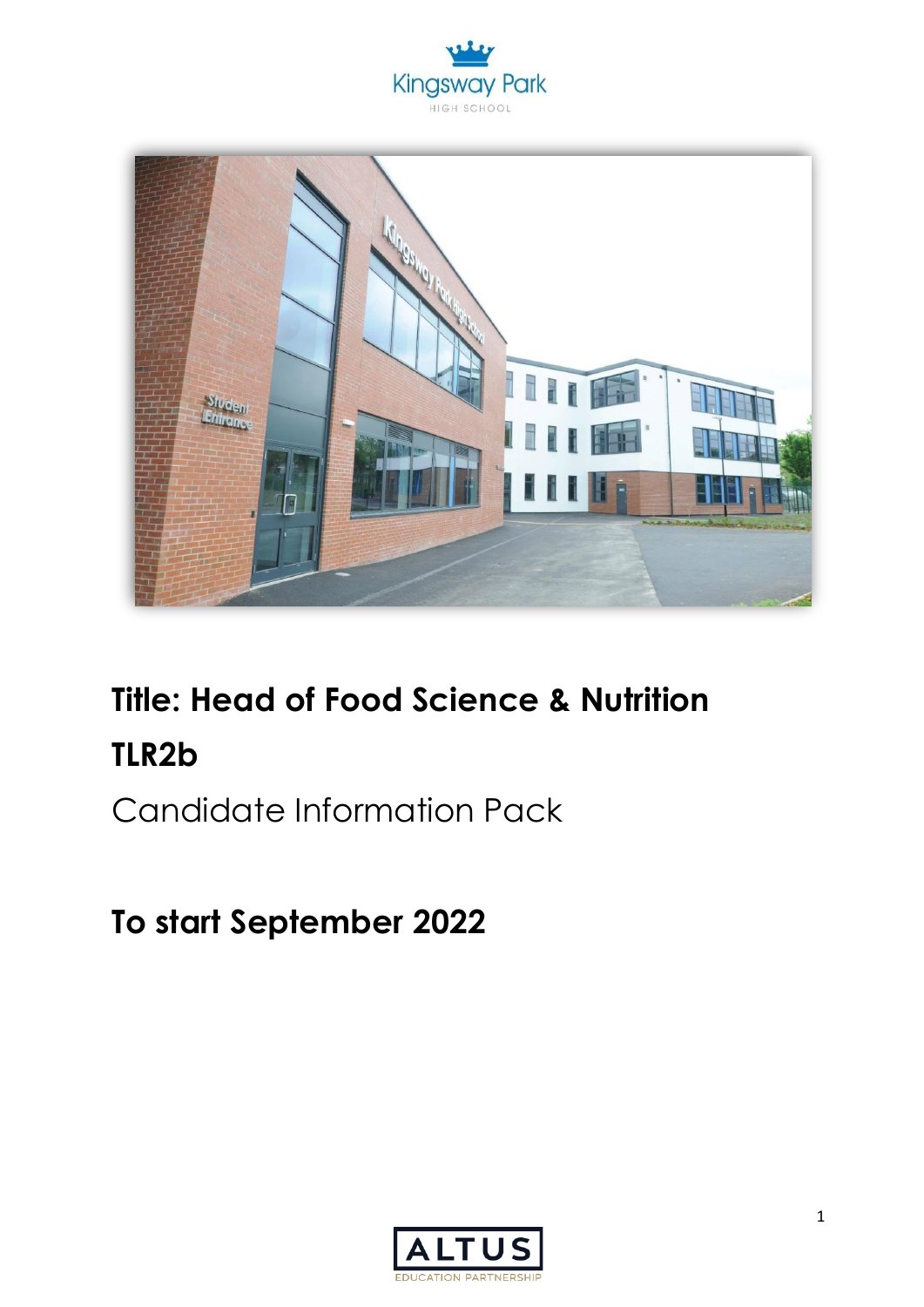

## *Contents*

| Welcome and Introduction           | . <b>.</b> | 3                 |
|------------------------------------|------------|-------------------|
| <b>KPHS Background Information</b> |            | 4                 |
| Altus Education Partnership        |            | .5                |
| <b>KPHS Mission Statement</b>      |            | $\mathcal{F}_{1}$ |
| Job Description & Overview         |            |                   |
| Making your Application            |            |                   |

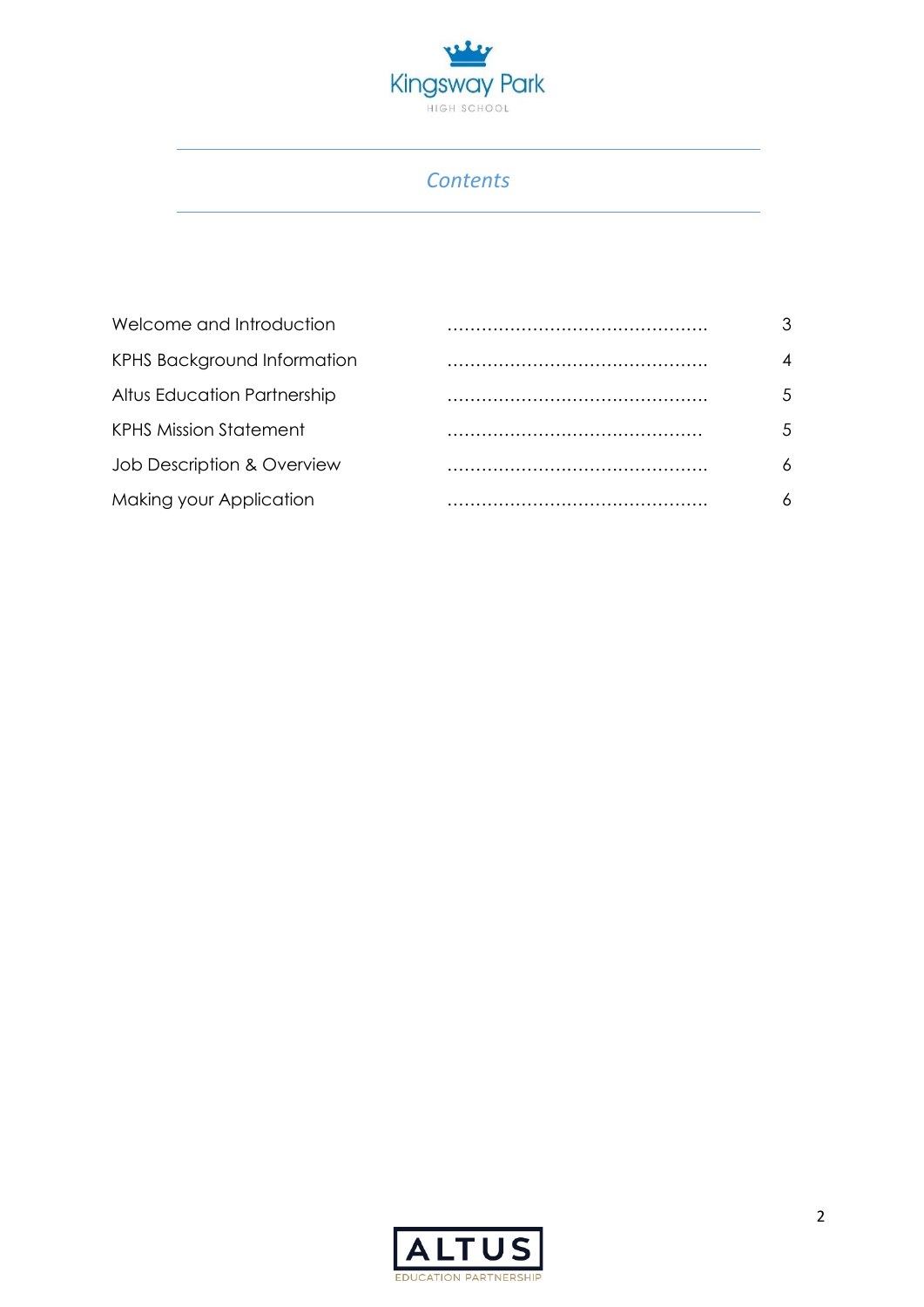

April 2022

Dear colleague,

Welcome to Kingsway Park High School and thank you for your interest in us.

I commenced this fantastic role in November 2020, and it is my huge privilege and pleasure to be Headteacher here, taking over from a brilliant Head who has led the school through its first ten years so we can face the future with confidence and optimism.

My passion is providing young people with the best possible start in life – and that must be our priority now more than ever. Young people in the North of England already face some challenges that many others do not – but too often we let this be the narrative that defines their future, instead of celebrating the extraordinary potential they have.

At Kingsway, we know our job is not just to put them on an "equal" footing with others around the region and the nation – it is to get them ahead. Often that will mean making sure excellent academic achievement is within reach of all and we provide the best teaching, from talented subject experts, every day to make sure every Kingsway student has the opportunity to be successful.

Just as important, however, is the need for Kingsway students to know they can be ambitious, for themselves, their friends and families and for this community as a whole – that means understanding career routes, options for further study and work opportunities – and most importantly it means having the personal skill set to pursue the future they choose. Resilience, determination, patience and the will to persevere, even if things don't always go according to plan, are the characteristics that lead to success and here at Kingsway you will find staff committed to giving our young people the chance to grow in confidence at every stage of their education.

Equally, we have a strong commitment and belief in developing staff at all levels. We seek to recruit and retain colleagues whose drivers match our school ethos and are committed to their own professional development. Successful candidates will receive a high-quality induction, appraisal, continuous development programmes (including nationally recognised leadership qualifications), and opportunities to contribute to whole school impact projects throughout their Kingsway careers.

I hope you find this application pack helpful in making your decision to apply for this exciting career opportunity. If you have any questions for us, do get in touch, we are always here to help.

I would like to thank you for your application, investment of time and - whatever the outcome - I wish you well in the future.

Yours faithfully,

Mrs J Langley Headteacher

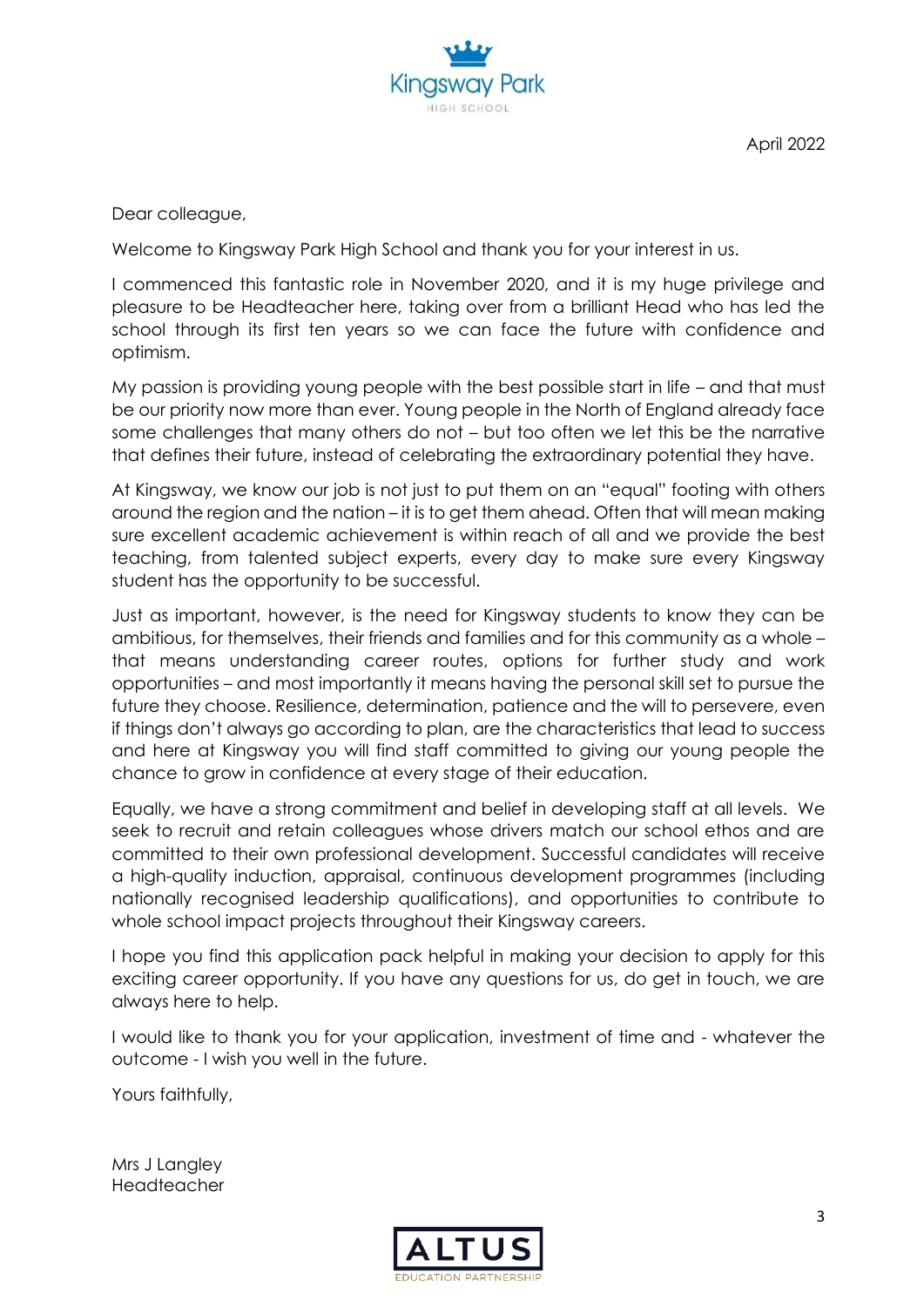### *Background information*

Kingsway Park High School was established 10 years ago, and joined the Altus Education Partnership in February 2022. We are now a very popular oversubscribed school located in central Rochdale. We are within a five-minute drive to junctions for the M62 and M60 motorways and a similar distance to Rochdale train station and the Metro Link.



We have 1350 students (Year 7-11) and 190 staff. KPHS students live in and travel to us from communities all over Rochdale and the surrounding areas. We are very proud of the high-quality facilities, resources, and environment that we provide for both staff and students.

We hold our school values of **Kindness**, **Perseverance**, **Helpfulness** and **Success** at the core of everything we expect from our students. Students are awarded celebration post cards and lapel badges when they consistently demonstrate our values.

If you would like to visit the school to get a feel of who we are and where we are going, we would warmly welcome you.

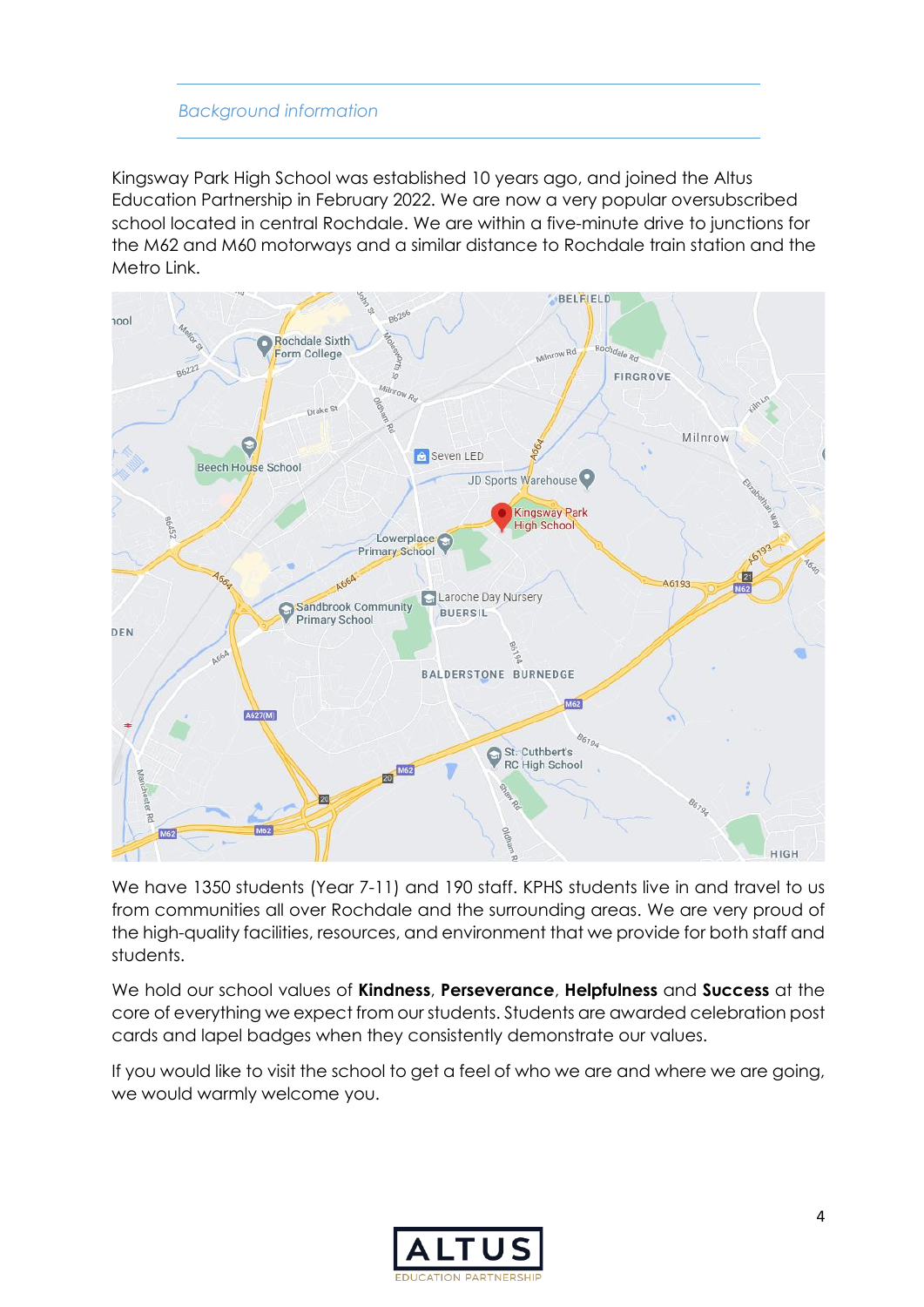

#### *Altus Education Partnership*

The central purpose of the Altus Education Partnership is to help all our students across all our schools and colleges to realise their academic potential. We believe every young person can succeed and we devote ourselves to improving student achievement through high-quality teaching and student support. Through a culture of mutual respect, positive behaviour and high standards, we aim to inspire and engage all pupils, regardless of prior attainment or social background. Through a thriving family of Altus schools and colleges, we are committed to not only building student aspirations and futures, but also to regenerating communities.

The Altus Education Partnership is a Multi Academy Trust (MAT) and was established in April 2017 by the governing body of Rochdale Sixth Form College, an outstanding A level provider established in 2010. The college was awarded outstanding status by Ofsted in 2013 and has developed a national reputation for excellence, having been used in Ofsted case studies for sharing best practice. The development of the Trust stemmed from a commitment to raising aspirations and improving the life chances of young people throughout the borough of Rochdale. In 2019 the Trust was successful in its application to open a new free school, the Edgar Wood Academy, which serves the local community in Middleton and Heywood. Kingsway Park High School joined the trust in February 2022

We are committed to supporting all children in their academies to progress to a successful career, life, and employment path of their choice.

*Mission Statement*

As our society evolves and becomes ever-more demanding for our young people and future leaders, we recognise and welcome the challenge of preparing our students to step up and take their place at the forefront of tomorrow's society. Our diverse student body enables enrichment for all of us on a daily basis.

Kingsway Park High School transforms students' lives. Through our relationships, we strive to instil both resilience and an intrinsic motivation to become confident, creative and highly skilled students, capable of meeting tomorrow's challenges head on.

We strive to establish a culture rooted in achievement and progress that encourages our students to grow academically, personally and socially; equipping them with the values of equality, fairness and openness.

We pride ourselves on our relentless drive to achieve outstanding, high quality teaching that provides a safe, supportive and encouraging environment for all our students to be able to realise their academic potential in pursuit of educational excellence.